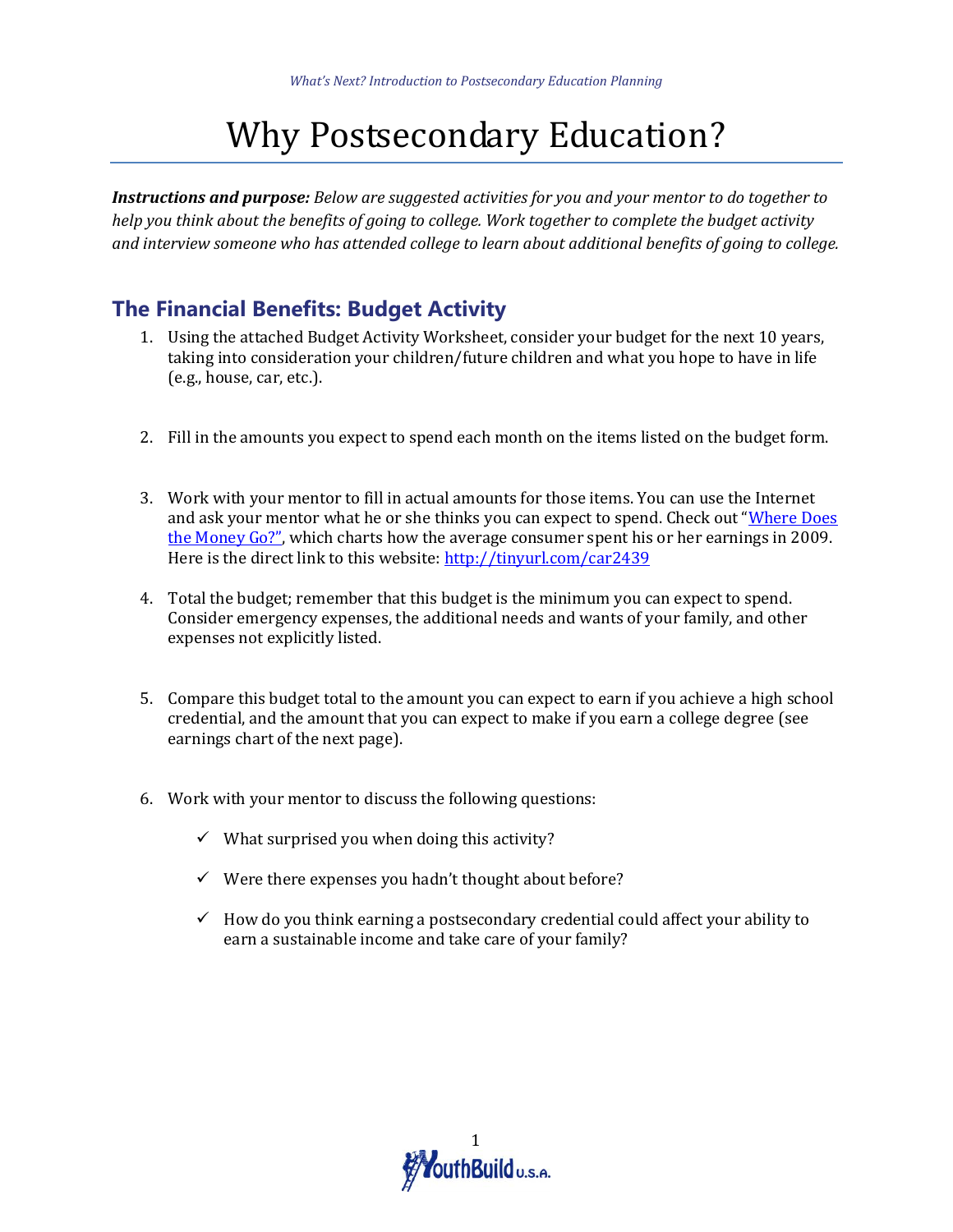#### **Learning about other Benefits of College Education**

Interview someone who is in college or who has completed college. Ask what he or she got out of the experience.

Here are some questions you can ask:

- What made you decide to go to college?
- What was your favorite part of college?
- What new experiences did you have that you wouldn't have had if you hadn't gone?
- Who did you meet that you wouldn't have met otherwise?
- How did you change as a person because you went to college?

#### **Earnings by Education Level**

| <b>Education Level</b>          | <b>Median Weekly Earnings in 2010</b> |
|---------------------------------|---------------------------------------|
| Doctoral degree                 | \$1,550                               |
| Professional degree             | \$1,610                               |
| Master's degree                 | \$1,272                               |
| Bachelor's degree               | \$1,038                               |
| Associate degree                | \$767                                 |
| Some college, no degree         | \$712                                 |
| High school diploma             | \$626                                 |
| Less than a high school diploma | \$444                                 |

Source: Bureau of Labor Statistics, Current Population Survey